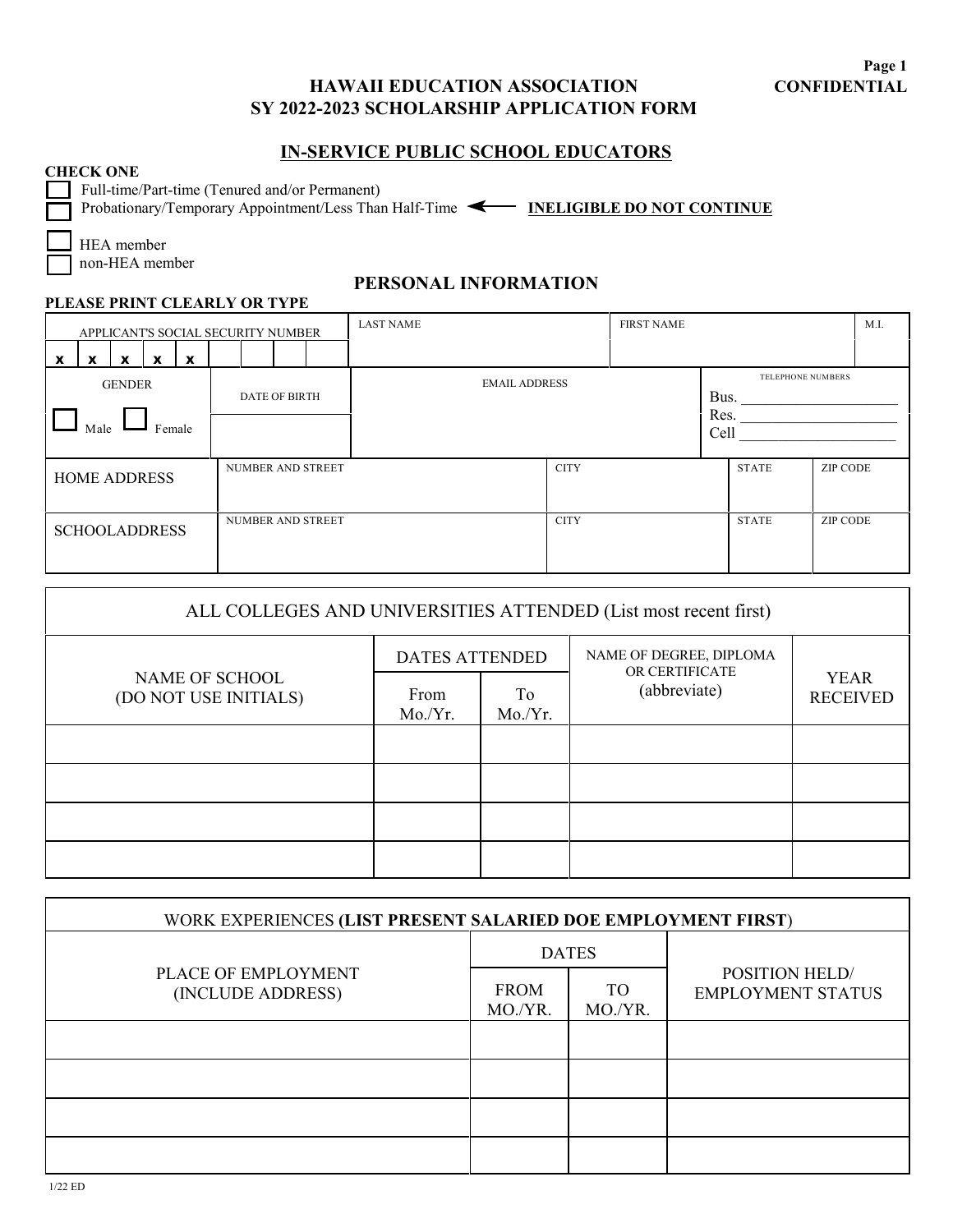### **HAWAII EDUCATION ASSOCIATION SCHOLARSHIP APPLICATION FORM**

## **IN-SERVICE PUBLIC SCHOOL EDUCATORS**

# **PERSONAL INFORMATION**

Please list activities or positions held in school or state/district office, community and educational organizations. (List most recent first.)

| Year(s) | Activities/Position |  |  |  |  |
|---------|---------------------|--|--|--|--|
|         |                     |  |  |  |  |
|         |                     |  |  |  |  |
|         |                     |  |  |  |  |
|         |                     |  |  |  |  |
|         |                     |  |  |  |  |
|         |                     |  |  |  |  |
|         |                     |  |  |  |  |

| LIST BELOW ALL CHILDREN AND OTHER<br><b>DEPENDENTS</b><br>Give specific dollar amounts where<br>requested. |     | Check below if<br>dependent for<br>income tax<br>purposes | Check<br>below if<br>living with<br>family | Name of present school,<br>college or occupation | Year in<br>School | Check Appropriate Box |                   |         | Cost of tuition<br>and fees   |
|------------------------------------------------------------------------------------------------------------|-----|-----------------------------------------------------------|--------------------------------------------|--------------------------------------------------|-------------------|-----------------------|-------------------|---------|-------------------------------|
|                                                                                                            |     |                                                           |                                            |                                                  |                   | Public<br>School      | Private<br>School | College | (including room<br>and board) |
| <b>NAME</b>                                                                                                | AGE |                                                           |                                            |                                                  |                   |                       |                   |         |                               |
|                                                                                                            |     |                                                           |                                            |                                                  |                   |                       |                   |         |                               |
|                                                                                                            |     |                                                           |                                            |                                                  |                   |                       |                   |         |                               |
|                                                                                                            |     |                                                           |                                            |                                                  |                   |                       |                   |         |                               |
|                                                                                                            |     |                                                           |                                            |                                                  |                   |                       |                   |         |                               |
|                                                                                                            |     |                                                           |                                            |                                                  |                   |                       |                   |         |                               |
|                                                                                                            |     |                                                           |                                            |                                                  |                   |                       |                   |         |                               |
| DO ANY OF THE ABOVE HOLD SCHOLARSHIPS OR RECEIVE GIFT AID FOR SCHOOL? IF SO, WHICH CHILDREN?               |     |                                                           |                                            |                                                  |                   |                       |                   |         |                               |
| <b>NAME</b>                                                                                                |     |                                                           | <b>AMOUNT</b>                              |                                                  |                   | FROM WHOM?            |                   |         |                               |
|                                                                                                            |     |                                                           |                                            |                                                  |                   |                       |                   |         |                               |
|                                                                                                            |     |                                                           |                                            |                                                  |                   |                       |                   |         |                               |
|                                                                                                            |     |                                                           |                                            |                                                  |                   |                       |                   |         |                               |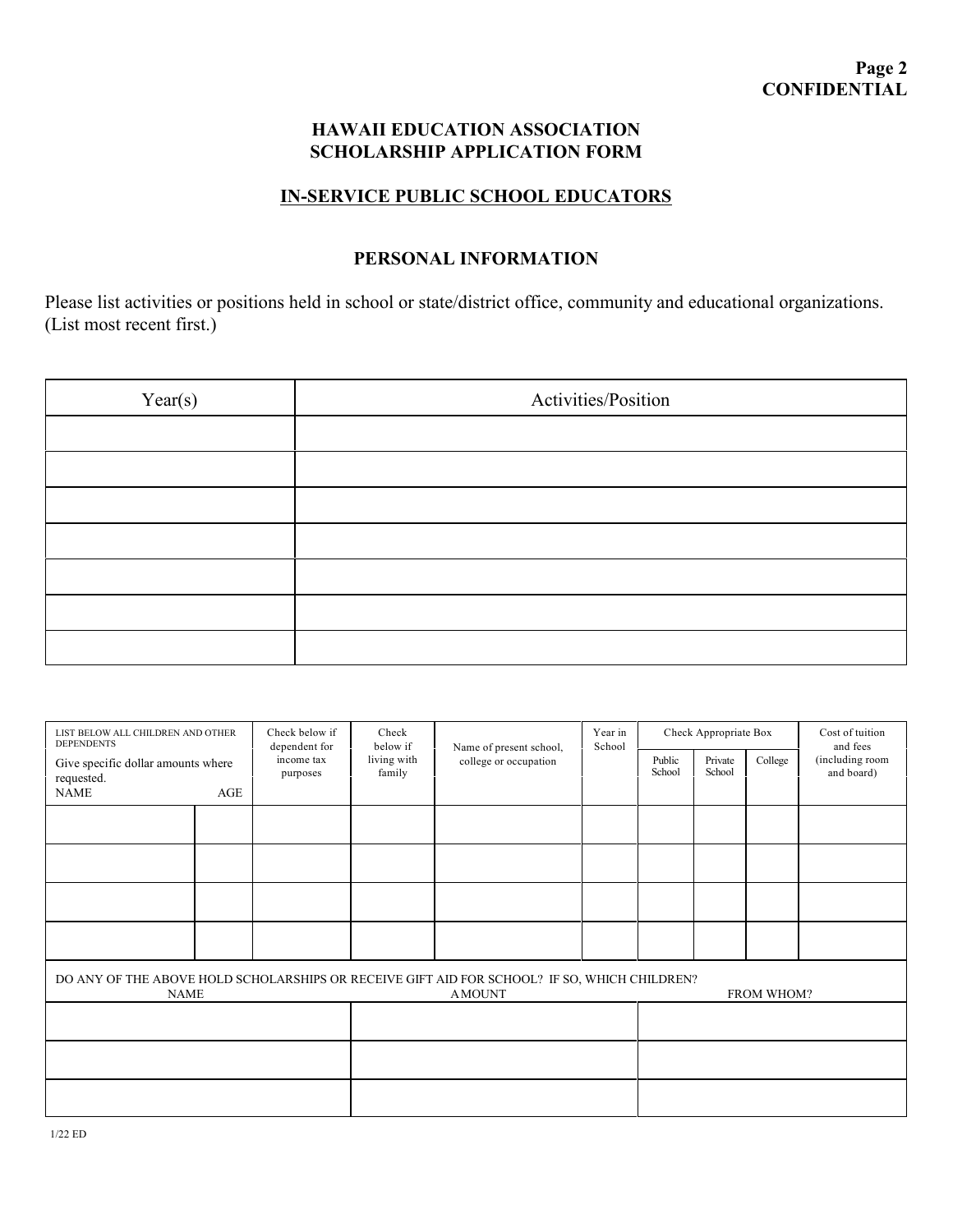### **HAWAII EDUCATION ASSOCIATION SCHOLARSHIP APPLICATION FORM**

### **IN-SERVICE PUBLIC SCHOOL EDUCATORS**

### **NATURE OF STUDY OR TRAINING PLANNED**

Field of study or training https://www.assett.com/community/induced/community/induced/community/induced/community/induced/community/induced/community/induced/community/induced/community/induced/community/induced/community/

Area of specialization

When did you start or plan to start?<br>
<u>
When did you start or plan to start?</u>

What specialized training or experience have you already had in this field?

## **PLACE OF STUDY OR TRAINING**

School(s) applied to for admission \_\_\_\_\_\_\_\_\_\_\_\_\_\_\_\_\_\_\_\_\_\_\_\_\_\_\_\_\_\_\_\_\_\_\_\_\_\_\_\_\_\_\_\_\_\_\_\_\_\_\_\_\_\_\_\_\_\_\_\_\_\_\_\_

School(s) which have accepted you  $\blacksquare$ 

If you are already engaged in your program of study, state the name of the school at which you are presently enrolled:

List scholarships you now have and the amounts:

#### Scholarships Amount

\_\_\_\_\_\_\_\_\_\_\_\_\_\_\_\_\_\_\_\_\_\_\_\_\_\_\_\_\_\_\_\_\_\_\_\_\_\_\_\_\_\_\_\_\_\_\_\_\_\_\_ \$ \_\_\_\_\_\_\_\_\_\_\_\_\_\_\_\_\_\_  $\frac{\text{S}}{\text{S}}$ \_\_\_\_\_\_\_\_\_\_\_\_\_\_\_\_\_\_\_\_\_\_\_\_\_\_\_\_\_\_\_\_\_\_\_\_\_\_\_\_\_\_\_\_\_\_\_\_\_\_\_ \$ \_\_\_\_\_\_\_\_\_\_\_\_\_\_\_\_\_\_  $\mathbb{S}$ 

1/22 ED